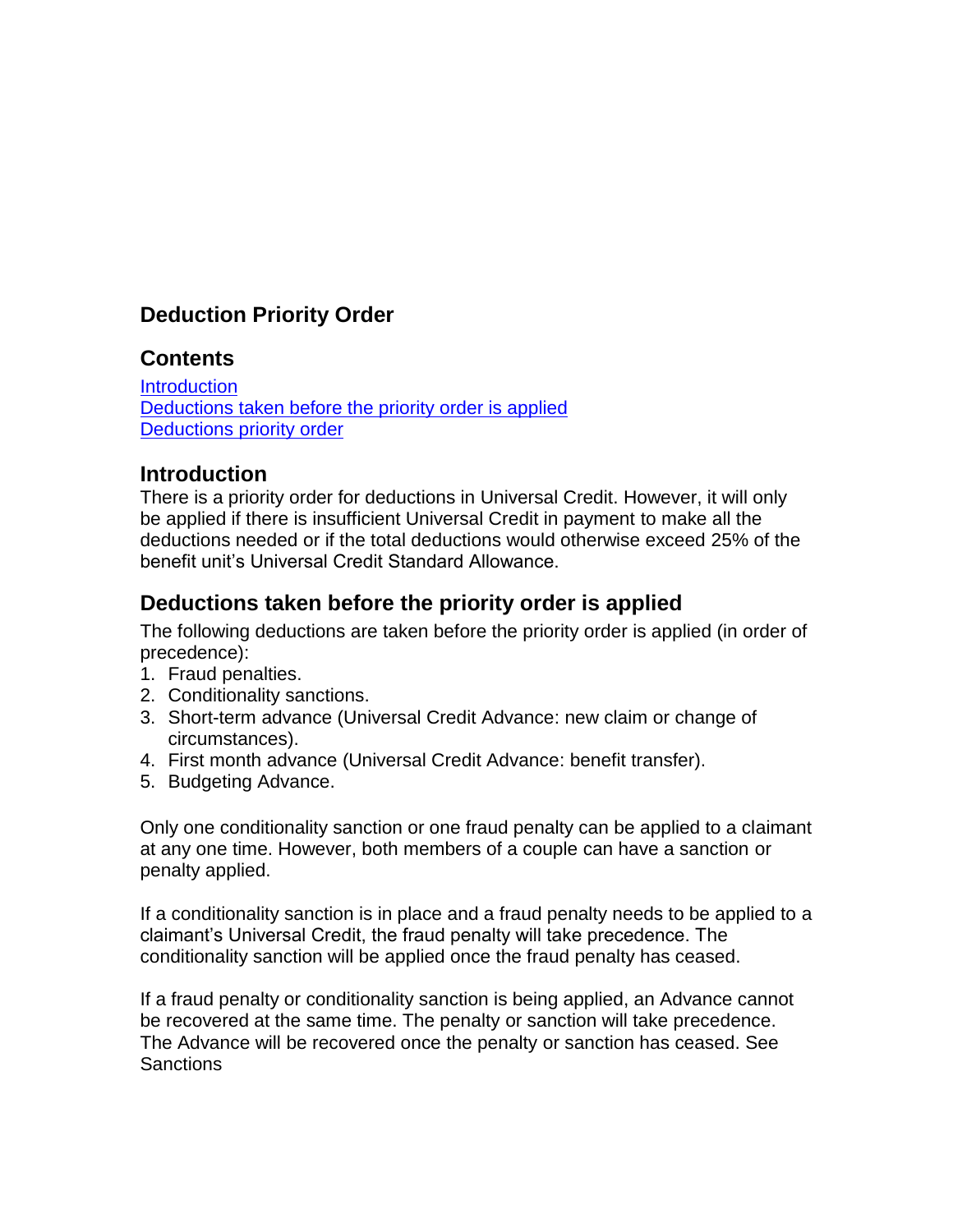If a penalty or sanction is only applied to part of the assessment period (for example, 2 days of the assessment period and the deduction totals less than 25% of the Universal Credit Standard Allowance), the other deductions can be taken up to the 25% maximum.

If a claimant or benefit unit has more than one Advance outstanding, the priority order for Advances must be applied.

### <span id="page-1-0"></span>**Deductions priority order**

Deductions are taken in the following order of precedence:

Last resort deductions

- 6. Owner/occupier service charge arrears (where the lender is not part of Mortgage Interest Direct (MID) scheme).
- 7. Rent and/or service charges arrears (minimum deduction rate of 10%).
- 8. Gas arrears (electricity arrears can come above gas arrears, if required).
- 9. Electricity arrears.

Enforcing social obligation deductions

- 10. Council Tax or Community Charge arrears.
- 11. Fines or compensation orders
- 12. Water charges arrears.
- 13. Old scheme Child Maintenance.
- 14. Flat Rate Maintenance.

Ensuring recovery of benefit debt deductions

- 15. Social Fund loans.
- 16. Recoverable Hardship Payments.
- 17. Housing Benefit and DWP Administrative Penalties.
- 18. Housing Benefit, Tax Credit and DWP fraud overpayments.
- 19. Housing Benefit and DWP Civil Penalties.
- 20. Housing Benefit, Tax Credit and DWP normal overpayments.

Enforcing social obligation deductions

- 21. Integration Loan arrears.
- 22. Eligible Loan arrears.
- 23. Rent and / or service charge arrears (maximum deduction rate of no less than 10% and no more than 20%).

The Universal Credit system will be able to stop one deduction and implement another during the claim if the new debt is higher up the priority order than the recovery being deducted.